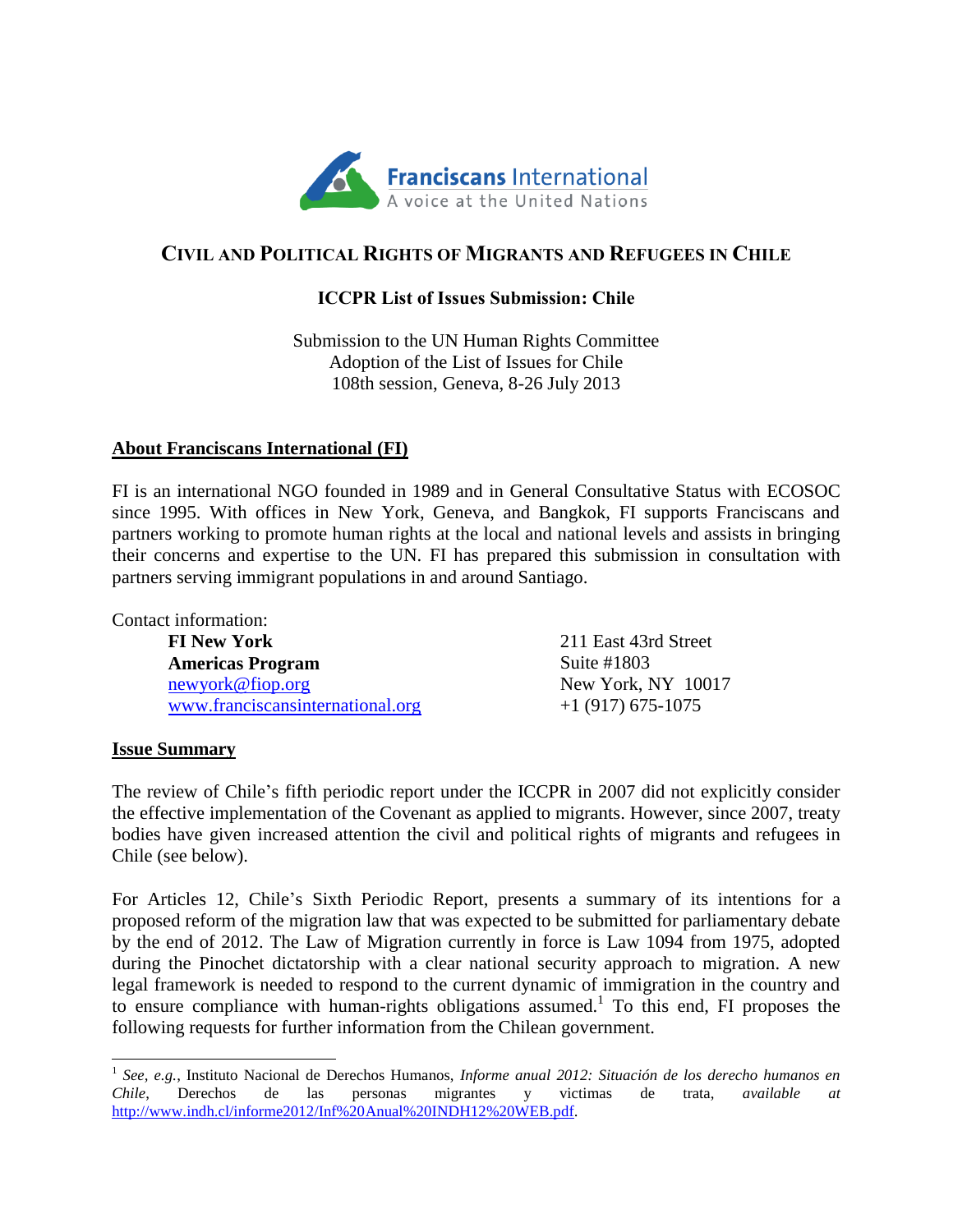

#### **Proposed Requests for the List of Issues**

- $\hat{\mathbf{v}}$  Please provide up-to-date information on the proposed reform of the migration law, the possibilities for public debate and commentary, and steps taken to ensure the proposed law guarantees the civil and political rights of foreigners in Chile, with special consideration for women and children migrants.
- Please provide information on the steps taken to prevent and punish discrimination against the migrant population, including through the criminalization of discriminatory acts and the application of Law 20.609 to this population.
- Please provide information on steps taken to reduce statelessness of persons that exist in Chilean territory and measures taken to expedite the regularization of the status of migrants, refugees, and asylum-seekers as a means to reduce discrimination in all areas and reduce risk of exploitation and abuse in the informal sectors.

#### **Selected Relevant UN Treaty Body Concluding Observations and Recommendations**

# **Concluding observations of the Committee on the Protection of the Rights of All Migrant Workers and Members of Their Families: Chile, UN Doc. CMW/C/CHL/CO/1 (21 Sept. 2011)**

33. The Committee encourages the State party to grant nationality to children who are born in Chile and whose parents are in an irregular situation, whenever parents are unable to transfer their nationality to the children. The Committee also encourages the State party to accede to the 1954 Convention relating to the Status of Stateless Persons and the 1961 Convention on the Reduction of Statelessness.

# **Concluding observations of the Committee on the Elimination of Discrimination against Women: Chile, UN Doc. CEDAW/C/CHL/CO/5-6 (24 Oct. 2012)**

26. The Committee is concerned that the exception to the jus soli principle relating to foreigners in transit is systematically applied to migrant women in irregular situation, irrespective of the length of their stay in the State party, and that, as a result, their children cannot receive Chilean nationality at birth and can only opt for Chilean nationality within a period of one year immediately following their twenty-first birthday.

27. The Committee encourages the State party to:

(a) Review and amend its legislation to ensure that children of migrant women in irregular situation, who are born in the State party, can acquire Chilean nationality at birth, whenever they are unable to transfer their nationality to the children, as recommended by the Committee on the Protection of the Rights of All Migrant Workers and Members of Their Families (CMW/C/CHL/CO/1, para. 33);

(b) Consider acceding to the international instruments addressing the situation of stateless persons, namely the Convention on the reduction of statelessness (1961) and the Convention relating to the status of stateless persons (1954).